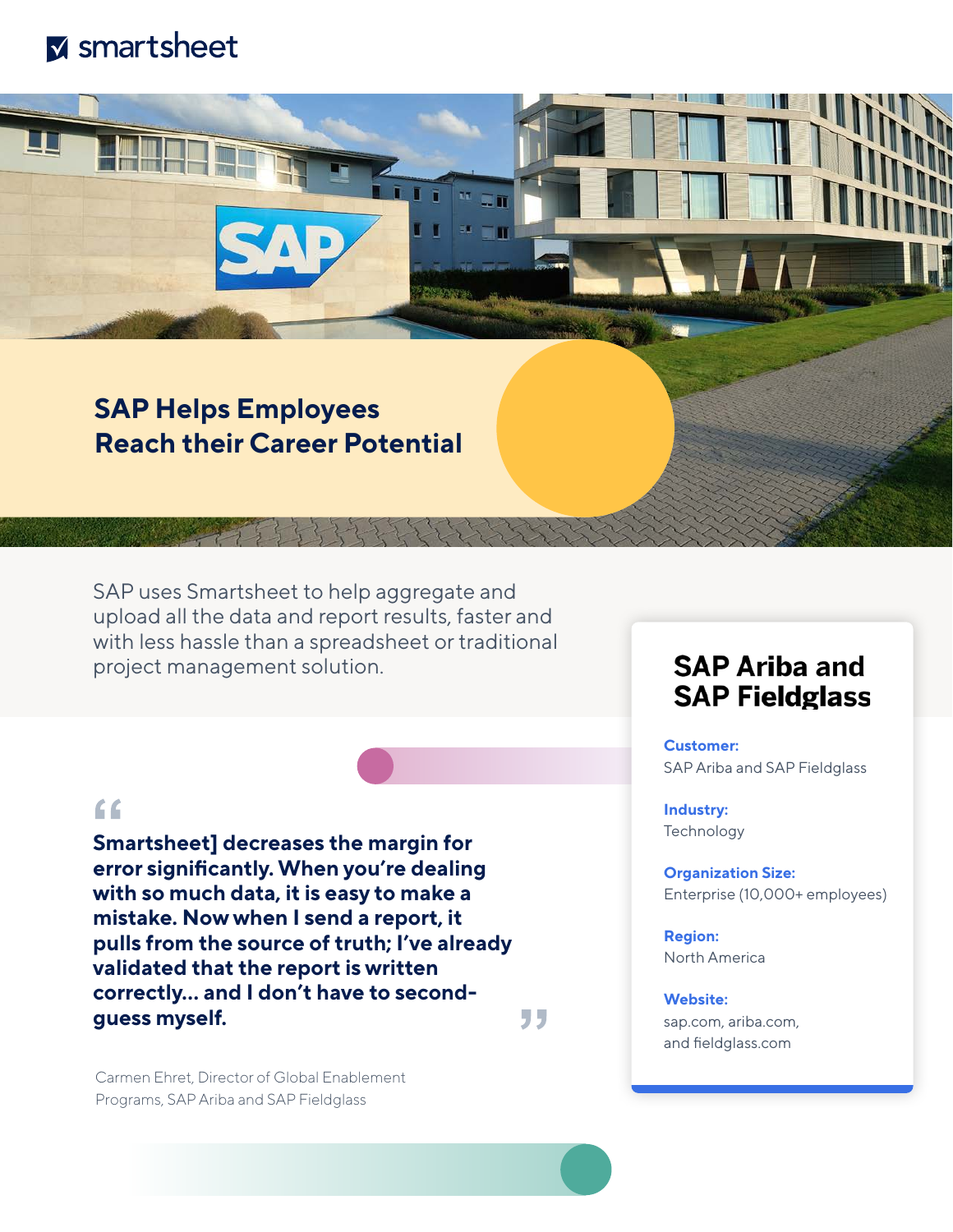# **M** smartsheet

SAP Ariba and SAP Fieldglass solutions are how companies connect to get business done & spend better.

#### **Background**

As global leaders in procurement and external workforce enterprise application software, SAP Ariba and SAP Fieldglass are as committed to advancing employees' career growth and learning as to helping businesses run more efficiently. Carmen Ehret, Director of Global Enablement Programs, SAP Ariba and SAP Fieldglass, leads an employee skills management program that's being rolled out to provide personalized learning recommendations for the company's 15,800 employees worldwide.

*"A lot of companies attempt to pull off a skills assessment solution like this because it's amazing to have that data on your employees," Ehret says. "But it's even more amazing to be able to give them a custom learning plan. This isn't about a performance review; it's more about the learning. This tool helps them succeed."*

Ehret uses Smartsheet to help aggregate and upload all the data and report results, faster and with less hassle than a spreadsheet or traditional project management solution.

#### **Solution**

Employee learning has evolved significantly from the heyday of the two-week intensive course. Today, employees need the option of education programs that are shorter, individualized, and available online, whether as a remote, real-time course or a self-paced program.

Ehret notes that these programs aren't just more cost-efficient and less disruptive to the workday; they're often more effective at helping employees retain and make use of what they learn.

Individualized online programs are also crucial for a global enterprise with offices in parts of the world where it's difficult to deliver the right in-person workshop or identify a course located close enough for reasonable travel.

### **Managing Accurate Assessment Data**

The process that Ehret manages begins with employee self-assessments designed to quantify

#### **Customer:**

**Smartsheet dashboards help her tailor reports to share with leadership. By socializing detailed views with read-only access, she can keep all stakeholders up to date while preventing accidental changes to the source data.**

### $66$

**A lot of companies attempt to pull off a skills assessment solution like this because it's amazing to have that data on your employees. But it's even more amazing to be able to give them a custom learning plan. This isn't about a performance review; it's more about the learning. This tool helps them succeed.**

77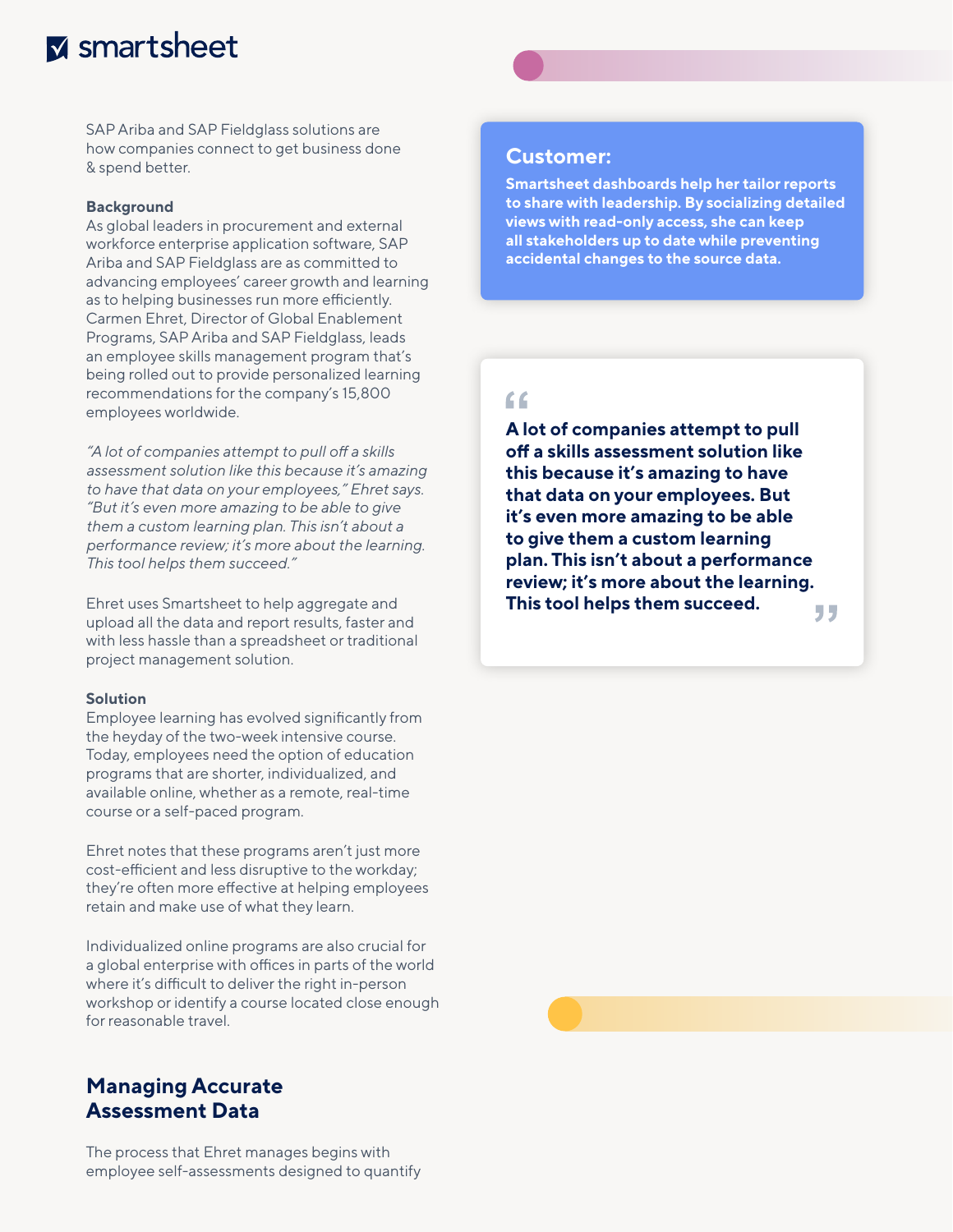# **M** smartsheet

their current skill levels and define their career goals. Employees use Smartsheet to track assessment adoption data, which is automatically fed into Ehret's 50+ sheets and 15+ dashboards.

Using only one sheet with restricted access enables her to quickly capture and format data for upload to the enterprise tool, which has strict requirements for data files. Other sheets show her which employees and teams have completed assessments. They all draw from the same master data source, so updates are automatically reflected in every sheet where the data is tracked.

Smartsheet dashboards help her tailor reports to share with leadership. By socializing detailed views with read-only access, she can keep all stakeholders up to date while preventing accidental changes to the source data.

*"It decreases the margin for error significantly," Ehret says. "When you're dealing with so much data, it is easy to make a mistake. Now when I send a report, it pulls from the source of truth; I've already validated that the report is written correctly. So then it's repeatable, and I don't have to secondguess myself."*

#### **Shared Dashboards Reduce Requests for Reports**

Smartsheet also makes it easy for Ehret to turn requests for updates into strategies for self-help. Instead of pulling reports upon request, she shares links to the appropriate dashboards across team shares such as SharePoint and Jam Sites, as well as in email exchanges.

The dashboards represent another advantage that Smartsheet offers over spreadsheets and other project management tools. To set up a dashboard view for a new corporate region or functional team, Ehret simply takes a similar view she's already created, saves a new version, and updates the appropriate data sources in just a few clicks — no need to recreate formatting or design elements.

Ehret estimates that creating an entirely new dashboard design takes her just a few hours, compared with at least six hours to create the equivalent using Excel for the data and PowerPoint for reporting.

#### **In a Nutshell:**

**Ehret estimates that creating an entirely new dashboard design takes her**

### **just a few hours**

**compared with at least six hours to create the equivalent using Excel for the data and PowerPoint for reporting.**

### $66$

**It decreases the margin for error significantly. When you're dealing with so much data, it is easy to make a mistake. Now when I send a report, it pulls from the source of truth; I've already validated that the report is written correctly. So then it's repeatable, and I don't have to second-guess myself.**

55